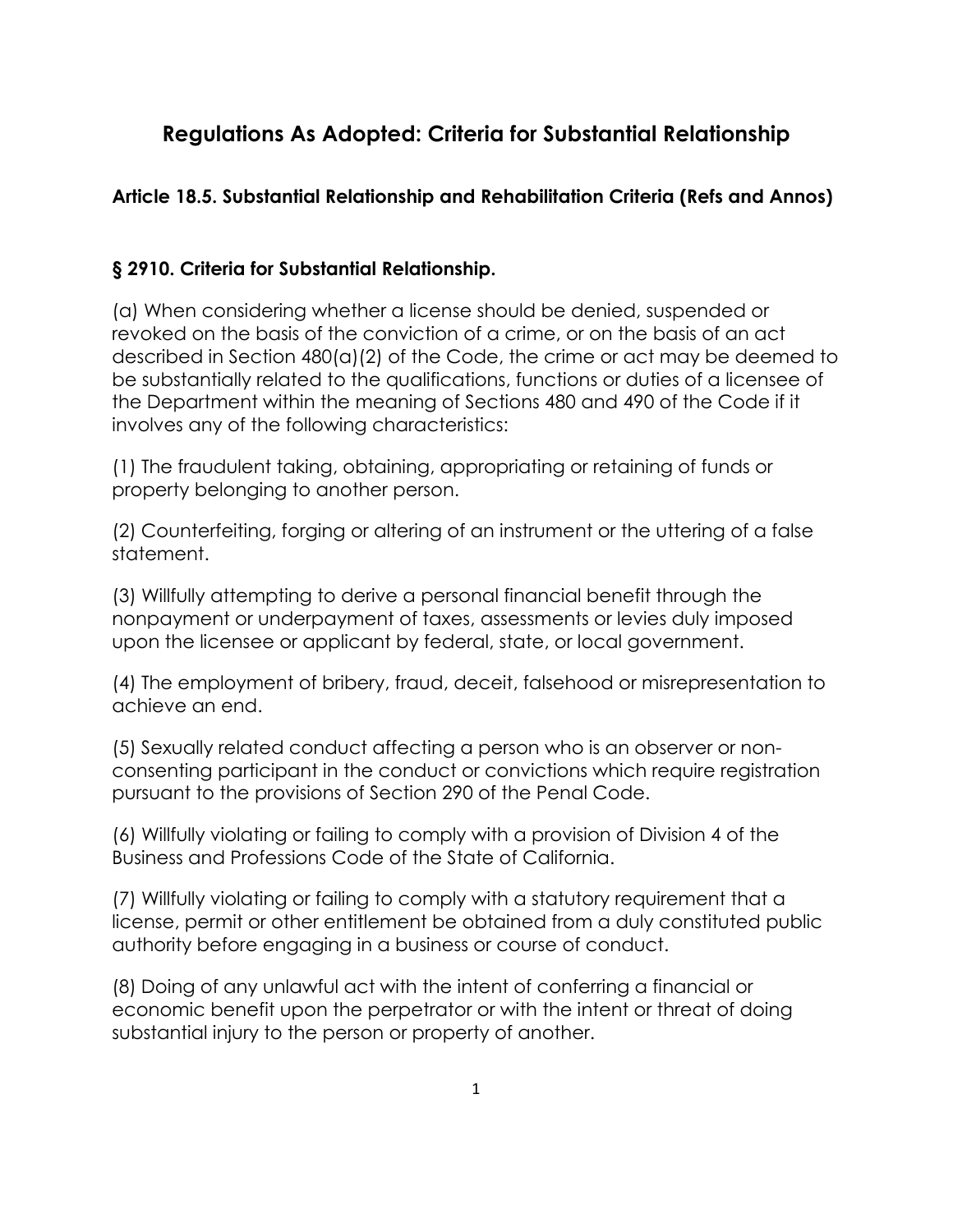(9) Contempt of court or willful failure to comply with a court order.

(10) Conduct which demonstrates a pattern of repeated and willful disregard of law.

(11) Two or more convictions involving the consumption or use of alcohol or drugs when at least one of the convictions involve driving and the use or consumption of alcohol or drugs.

(b) The conviction of a crime constituting an attempt, solicitation or conspiracy to commit any of the above enumerated acts or omissions may also be deemed to be substantially related to the qualifications, functions or duties of a licensee of the Department.

(c) The nature and gravity of the offense, the number of years that have elapsed since the date of the offense, and the nature and duties of a real estate licensee shall be taken into consideration when determining whether to deem an offense to be substantially related to the qualifications, functions or duties of a licensee. The Department's consideration of these factors in assessing the substantial relationship of an offense does not alter, or act in place of, consideration of these same factors in the Criteria for Rehabilitation.

Note: Authority cited: Sections 481 and 10080, Business and Professions Code. Reference: Sections 480, 481 and 490, Business and Professions Code; and *In re Gossage* (2000) 23 Cal 4th 1080.

## **§ 2910.5. Financial Crimes Regulatory Finding and Definition.**

(a) Pursuant to Business and Professions Code Section 480(a)(1)(B), the Department finds that financial crimes currently classified as a felony and described by the following definition are directly and adversely related to the fiduciary qualifications, functions, or duties of a licensee.

(b) A financial crime, as referenced in Business and Professions Code Section 480(a)(1)(B), is any crime where the applicant did one or more of the following in the commission of a criminal offense:

(1) Obtained money, property, or services.

(2) Deprived their victim of money, property, or services.